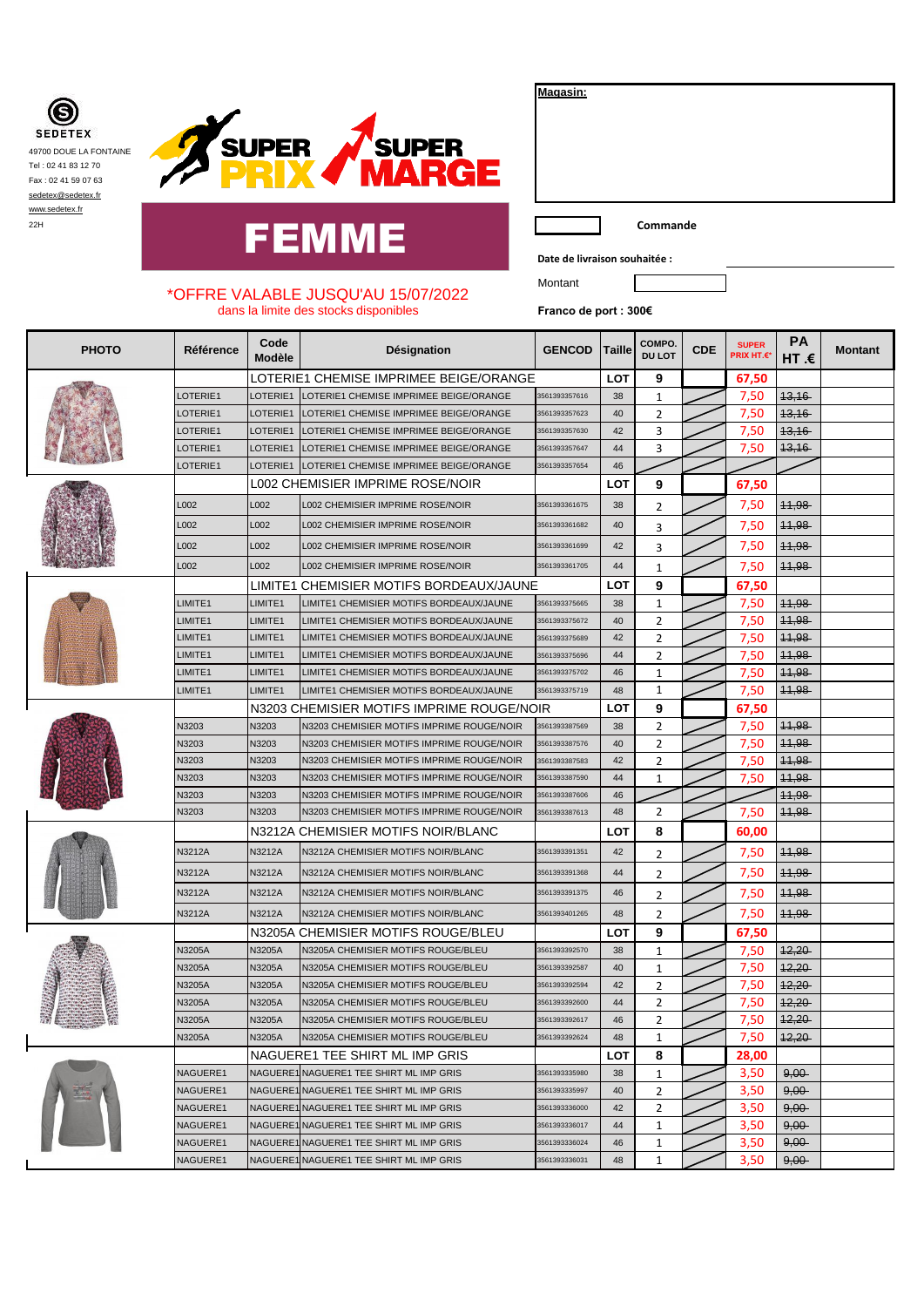|  |                    |                         | NAGUERE2 TEE SHIRT ML IMP TAUPE                                    |                                | LOT             | 9              | 31,50        |                  |  |
|--|--------------------|-------------------------|--------------------------------------------------------------------|--------------------------------|-----------------|----------------|--------------|------------------|--|
|  | NAGUERE2           |                         | NAGUERE2 NAGUERE2 TEE SHIRT ML IMP TAUPE                           | 3561393336048                  | 38              | 1              | 3,50         | $9,00 -$         |  |
|  | NAGUERE2           |                         | NAGUERE2 NAGUERE2 TEE SHIRT ML IMP TAUPE                           | 3561393336055                  | 40              | 1              | 3,50         | $9,00 -$         |  |
|  | NAGUERE2           |                         | NAGUERE2 NAGUERE2 TEE SHIRT ML IMP TAUPE                           | 3561393336062                  | 42              | 2              | 3,50         | $9,00 -$         |  |
|  | NAGUERE2           |                         | NAGUERE2NAGUERE2 TEE SHIRT ML IMP TAUPE                            | 3561393336079                  | 44              | 2              | 3,50         | 9,00             |  |
|  | NAGUERE2           |                         | NAGUERE2 NAGUERE2 TEE SHIRT ML IMP TAUPE                           | 3561393336086                  | 46              | $\overline{2}$ | 3,50         | $9,00 -$         |  |
|  | NAGUERE2           |                         | NAGUERE2 NAGUERE2 TEE SHIRT ML IMP TAUPE                           | 3561393336093                  | 48              | 1              | 3,50         | $9,00 -$         |  |
|  |                    |                         | NANNY1 TEE SHIRT ML UNI FIGUE                                      |                                | LOT             | 8              | 28,00        |                  |  |
|  | NANNY1             | NANNY1                  | NANNY1 TEE SHIRT ML UNI FIGUE                                      | 3561393376501                  | 38              |                | 3,50         | 9,18             |  |
|  | NANNY1             | NANNY1                  | NANNY1 TEE SHIRT ML UNI FIGUE                                      | 3561393376518                  | 40              | 2              | 3,50         | 9,18             |  |
|  | NANNY1             | NANNY1                  | NANNY1 TEE SHIRT ML UNI FIGUE                                      | 3561393376525                  | 42              | 2              | 3,50         | 9,18             |  |
|  | NANNY1             | NANNY1                  | NANNY1 TEE SHIRT ML UNI FIGUE                                      | 3561393376532                  | 44              | 2              | 3,50         | 9,18             |  |
|  | NANNY1             | NANNY1                  | NANNY1 TEE SHIRT ML UNI FIGUE                                      | 3561393376549                  | 46              | 1              | 3,50         | 9,18             |  |
|  | NANNY1             | NANNY1                  | NANNY1 TEE SHIRT ML UNI FIGUE                                      | 3561393376556                  | 48              | 1              | 3,50         | 9,18             |  |
|  |                    |                         | NANNY2 TEE SHIRT ML UNI ORANGE                                     |                                | LOT             | 9              | 31,50        |                  |  |
|  | NANNY2             | NANNY <sub>2</sub>      | NANNY2 TEE SHIRT ML UNI ORANGE                                     | 3561393376563                  | 38              |                | 3,50         | 9,18             |  |
|  | NANNY2             | NANNY <sub>2</sub>      | NANNY2 TEE SHIRT ML UNI ORANGE                                     | 3561393376570                  | 40              | 1              | 3,50         | 9,18             |  |
|  | NANNY2<br>NANNY2   | NANNY2<br>NANNY2        | NANNY2 TEE SHIRT ML UNI ORANGE<br>NANNY2 TEE SHIRT ML UNI ORANGE   | 3561393376587<br>3561393376594 | 42<br>44        | 3<br>3         | 3,50         | 9,18<br>9,18     |  |
|  | NANNY2             | NANNY2                  | NANNY2 TEE SHIRT ML UNI ORANGE                                     | 3561393376600                  | 46              | 1              | 3,50<br>3,50 | 9,18             |  |
|  | NANNY2             | NANNY <sub>2</sub>      | NANNY2 TEE SHIRT ML UNI ORANGE                                     | 3561393376617                  | 48              | 1              | 3,50         | 9,18             |  |
|  |                    |                         | NOBODY3 TEE SHIRT ML ORANGE                                        |                                | LOT             | 8              | 28,00        |                  |  |
|  | NOBODY3            | NOBODY3                 | NOBODY3 TEE SHIRT ML ORANGE                                        | 3561393377188                  | 42              | 3              | 3,50         | 7,98             |  |
|  | NOBODY3            | NOBODY3                 | NOBODY3 TEE SHIRT ML ORANGE                                        | 3561393377195                  | 44              |                | 3,50         | 7,98             |  |
|  |                    |                         |                                                                    |                                |                 | 3              |              |                  |  |
|  | NOBODY3            | NOBODY3                 | NOBODY3 TEE SHIRT ML ORANGE                                        | 3561393377201                  | 46              |                |              | 7,98-            |  |
|  | NOBODY3            | NOBODY3                 | NOBODY3 TEE SHIRT ML ORANGE                                        | 3561393377218                  | 48              | 2              | 3,50         | 7,98             |  |
|  |                    |                         | AH1195 SWEAT MICRO POLAIRE NOIR                                    |                                | LOT             | 8              | 32,00        |                  |  |
|  | 125196U001         | AH1195                  | AH1195 SWEAT MICRO POLAIRE NOIR                                    | 3561390703843                  | $\mathbf{3}$    | 4              | 4,00         | 8,59             |  |
|  | 125196U001         | AH1195                  | AH1195 SWEAT MICRO POLAIRE NOIR                                    | 3561390703850                  | $\overline{4}$  | 4              | 4,00         | 8,59             |  |
|  |                    |                         | AH1195 SWEAT MICRO POLAIRE VERT D'EAU                              |                                | LOT             | 9              | 36,00        |                  |  |
|  | 125196U003         | AH1195                  | AH1195 SWEAT MICRO POLAIRE VERT D'EAU                              | 3561390703911                  | $\overline{2}$  | 1              | 4,00         | 8,59             |  |
|  | 125196U003         | AH1195                  | AH1195 SWEAT MICRO POLAIRE VERT D'EAU                              | 3561390703928                  | 3               | 4              | 4,00         | 8,59             |  |
|  | 125196U003         | AH1195                  | AH1195 SWEAT MICRO POLAIRE VERT D'EAU                              | 3561390703935                  | $\overline{4}$  | 4              | 4,00         | 8,59             |  |
|  | 125196U003         | AH1195                  | AH1195 SWEAT MICRO POLAIRE VERT D'EAU                              | 3561390703942                  | $5\phantom{.0}$ |                | 4,00         | 8,59             |  |
|  |                    |                         | AH1170G GILET SM GRIS/ANIS                                         |                                | LOT             | 8              | 48,00        |                  |  |
|  | AH1170G            |                         | AH1170G AH1170G GILET SM GRIS/ANIS                                 | 3561393238090                  | $\overline{2}$  | 2              | 6,00         | 14,50            |  |
|  | AH1170G            |                         |                                                                    | 3561393238106                  |                 |                |              |                  |  |
|  |                    | AH1170G                 | AH1170G GILET SM GRIS/ANIS                                         |                                | 3               | 2              | 6,00         | 14,50            |  |
|  | AH1170G            | <b>AH1170G</b>          | AH1170G GILET SM GRIS/ANIS                                         | 3561393238113                  | 4               | 3              | 6,00         | 14,50            |  |
|  | AH1170G            | <b>AH1170G</b>          | AH1170G GILET SM GRIS/ANIS                                         | 3561393238120                  | $\sqrt{5}$      | 1              | 6,00         | $44,50 -$        |  |
|  |                    | D <sub>1035</sub> GILET | /SDE0663 KAKI CLAIR                                                |                                | LOT             | 9              | 54,00        |                  |  |
|  | 610443U001         | D1035                   | D1035 GILET<br>/SDE0663 KAKI CLAIR                                 | 3561390352218                  | $\overline{2}$  | 1              | 6,00         | 44,95            |  |
|  | 610443U001         | D1035                   | D1035 GILET<br>/SDE0663 KAKI CLAIR                                 | 3561390352225                  | 3               | 2              | 6,00         | <b>14,95</b>     |  |
|  | 610443U001         | D1035                   | D1035 GILET<br>/SDE0663 KAKI CLAIR                                 | 3561390352232                  | $\overline{4}$  | 3              | 6,00         | 44,95            |  |
|  | 610443U001         | D1035                   | D1035 GILET<br>/SDE0663 KAKI CLAIR                                 | 3561390352249                  | 5               | $\overline{2}$ | 6,00         | <b>14,95</b>     |  |
|  | 610443U001         | D1035                   | D1035 GILET<br>/SDE0663 KAKI CLAIR                                 | 3561390352256                  | 6               | 1              | 6,00         | 44,95            |  |
|  |                    |                         | BALZAC1 GILET SM POLAIRE BORDX                                     |                                | LOT             | 8              | 64,00        |                  |  |
|  | BALZAC1            | BALZAC1                 | BALZAC1 GILET SM POLAIRE BORDX                                     | 3561393251228                  | 38              | 1              | 8,00         | 16,56            |  |
|  | BALZAC1            | BALZAC1                 | BALZAC1 GILET SM POLAIRE BORDX                                     | 3561393251235                  | 40              | 3              | 8,00         | <del>16,56</del> |  |
|  | BALZAC1            | BALZAC1                 | BALZAC1 GILET SM POLAIRE BORDX                                     | 3561393251242                  | 42              | 3              | 8,00         | 16,56            |  |
|  | BALZAC1            | BALZAC1                 | BALZAC1 GILET SM POLAIRE BORDX                                     | 3561393251259                  | 44              | 1              | 8,00         | 16,56            |  |
|  | BALZAC1            | BALZAC1                 | BALZAC1 GILET SM POLAIRE BORDX                                     | 3561393251266                  | 46              |                | 8,00         | <del>16,56</del> |  |
|  |                    |                         | BALZAC3 GILET SM POLAIRE MARINE                                    |                                | LOT             | 8              | 64,00        |                  |  |
|  | BALZAC3            | BALZAC3                 | BALZAC3 GILET SM POLAIRE MARINE                                    | 3561393251327                  | 38              | 1              | 8,00         | 16,56            |  |
|  | BALZAC3<br>BALZAC3 | BALZAC3<br>BALZAC3      | BALZAC3 GILET SM POLAIRE MARINE<br>BALZAC3 GILET SM POLAIRE MARINE | 3561393251334<br>3561393251341 | 40<br>42        | $\overline{2}$ | 8,00         | 16,56            |  |
|  | BALZAC3            | BALZAC3                 | BALZAC3 GILET SM POLAIRE MARINE                                    | 3561393251358                  | 44              | 3<br>1         | 8,00<br>8,00 | 16,56<br>46,56   |  |
|  | BALZAC3            | BALZAC3                 | BALZAC3 GILET SM POLAIRE MARINE                                    | 3561393251365                  | 46              | $\mathbf 1$    | 8,00         | 16,56            |  |
|  |                    |                         |                                                                    |                                |                 |                |              |                  |  |